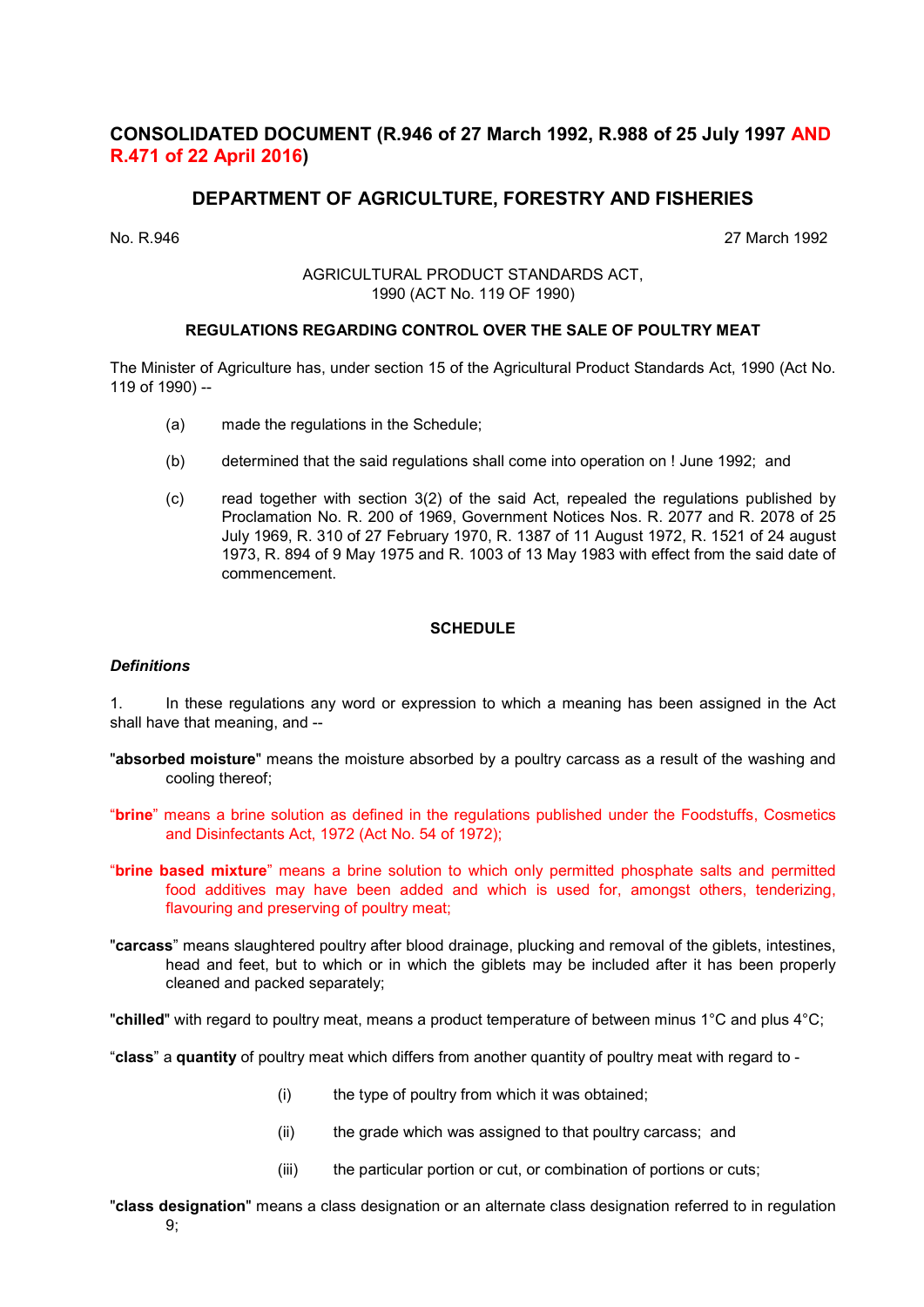"consignment" means a quantity of poultry meat of the same type, which belongs to the same owner, delivered at any one time under cover of the same consignment note, delivery note or receipt note, or delivered by the same vehicle, or if such a quantity is divided into different classes, grades, portions, cuts or production lots, every quantity of each of the different classes, grades, portions, cuts or production lots;

"container" means the package, pouch or wrapper in which poultry meat is sold;

"deep frozen" with regard to poultry meat, means a product temperature of not higher than minus 18°C;

- "food additive" means a supplement or any other substance as permitted for in the regulations published under the Foodstuffs, Cosmetics and Disinfectants Act, 1972 (Act No. 54 of 1972), which may be added to a foodstuff to effect its keeping quality, consistency, colour, taste, flavour, smell or other technical property (these substances include but is not limited to acids, bases, salts, preservatives, antioxidants, anti-caking agents, colourants, flavourings, emulsifiers, stabilisers and thickeners);
- "foodstuff" means a foodstuff as defined by the Foodstuffs, Cosmetics and Disinfectants Act, 1972 (Act No. 54 of 1972);
- "formulated solution" means brine, brine based mixture, marinade, phosphate solution or any other similar solution/mixture to which food additives and/or foodstuffs may have been added;
- "fresh", where used with regard to poultry meat, means poultry meat in its raw, unfrozen state, including meat which is vacuum-wrapped or wrapped in a controlled atmosphere, which --
	- (a) has not previously been frozen or undergone any heat treatment; and
	- (b) has not been subjected to any form of preservation other than chilling;

"frozen" with regard to poultry meat, means a product temperature of not higher than minus 12°C;

"**further processing**" means poultry meat which is subjected to any process(es) that alters the poultry meat in such a way that it is not recognizable as a carcass, portion, piece or strip anymore;

"giblets" means the cleaned gizzard, liver (without gall bladder), heart and neck;

- "inspection lot" where used, with regard to Regulation 14, means at least five eviscerated carcasses or portions representing at least five eviscerated carcasses or, in the case where the portions are not representative of carcasses, a representative sample of portions equal to the weight of at least five eviscerated carcasses: Provided that the carcasses or units representing the carcasses are treated as separate units in the inspection lot;
- "intestines" means the complete digestive tract, including the oesophagus, the spleen, the lungs, the air passages and, in the case of adult poultry, the genital organs, but excluding the giblets;
- "main panel" means that part of the label or container bearing the trademark or trade name in greatest prominence and any other part of the label or container bearing the trademark or trade name in equal prominence;
- "marinade" means a sweet, savoury or acidic, brine based sauce with foodstuffs and/or food additives in which poultry meat is marinated only to enhance its flavour and/or tenderness;

"outer container" means a carton or case that contains more than one container of poultry meat;

"packer" means a person dealing in the course of trade with poultry meat by processing and packing it for sale, and also a person on behalf of whom such product is processed and packed for sale and, in the case of such product that is imported into the Republic in the containers in which it is to be sold in the retail trade, the person importing it for sale;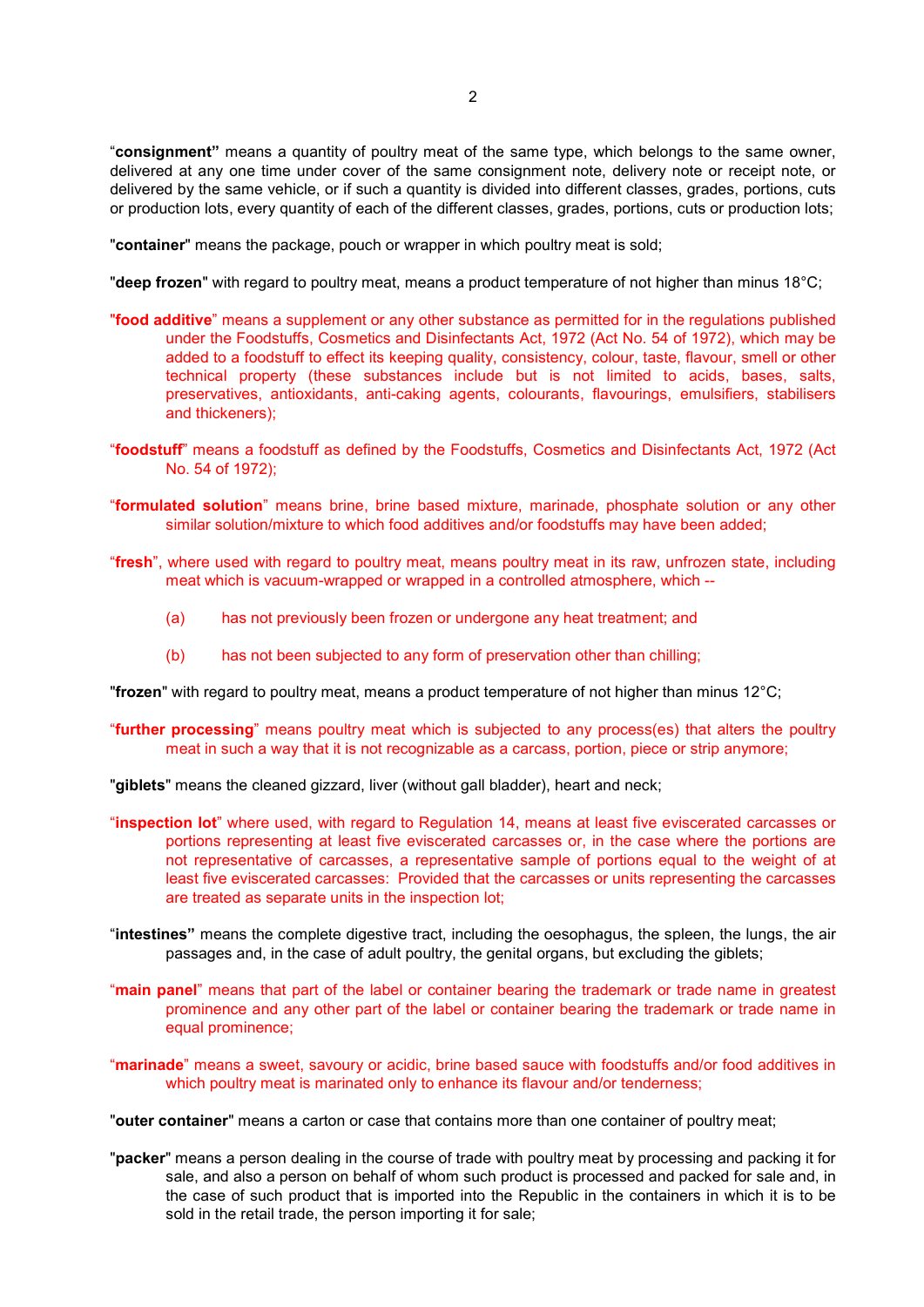"**pin feathers**" means the incomplete developed feathers that show bloody follicles when removed;

"portion" means a part of a carcass specified in item 4 (now item 5) of Table 1;

- "**poultry meat**" means the slaughtered and sometimes deboned carcasses of Gallus domesticus (fowls), Meleagus gallopavo (turkeys) and Anas (ducks and muscovies) as well as any portions or parts of such carcasses which are usually sold for human consumption, whether as such or in cut form and which is still recognizable as a carcass, portion, piece or strip and includes raw processed poultry meat;
- "production lot" means a quantity of poultry meat of the same class which is marked or will be marked with the same production code;
- "prohibited articles" means prohibited articles as defined in the Foodstuffs, Cosmetics and Disinfectants Act, 1972 (Act No. 54 of 1972);
- "QUID ('Quantitative Ingredient Declarations')" means the calculation of the % absorbed moisture or the % treatment with a formulated solution using the formula ((declarable weight of ingoing ingredient/weight of finished product) x 100);
- "raw processed poultry meat" means poultry meat which has been treated with a formulated solution, has not undergone any heat treatment and is still recognizable as a poultry carcass, portion, piece or strip;
- "spices" means natural dried components or mixtures of spices and aromatic plants used in foodstuffs for flavouring, seasoning and imparting aroma, and includes the whole, broken or ground form, which may either be rubbed on or added to raw poultry meat:
- "the Act" means the Agricultural Product Standards Act, 1990 (Act No. 119 of 1990); and
- "trade mark" means a trade mark as described in section 2(1) of the Trade Marks Act, 1963 (Act No. 62 of 1963).
- "treatment" or "treated" means the process whereby a formulated solution is added to raw poultry meat at the plant by means of but not limited to injection (pumping), tumbling, massaging and marinating, which is  $-$

(a) retained in the poultry meat up till the point of sale and will lead to an increase in its moisture content; and

(b) , amongst others, intended to improve the eating quality (juiciness, flavour and tenderness) of the poultry meat:

Provided that water on its own or marinade shall not be injected;

"Undergrade" means the grade which is assigned to poultry carcasses which do not comply with the minimum requirements of Grade B.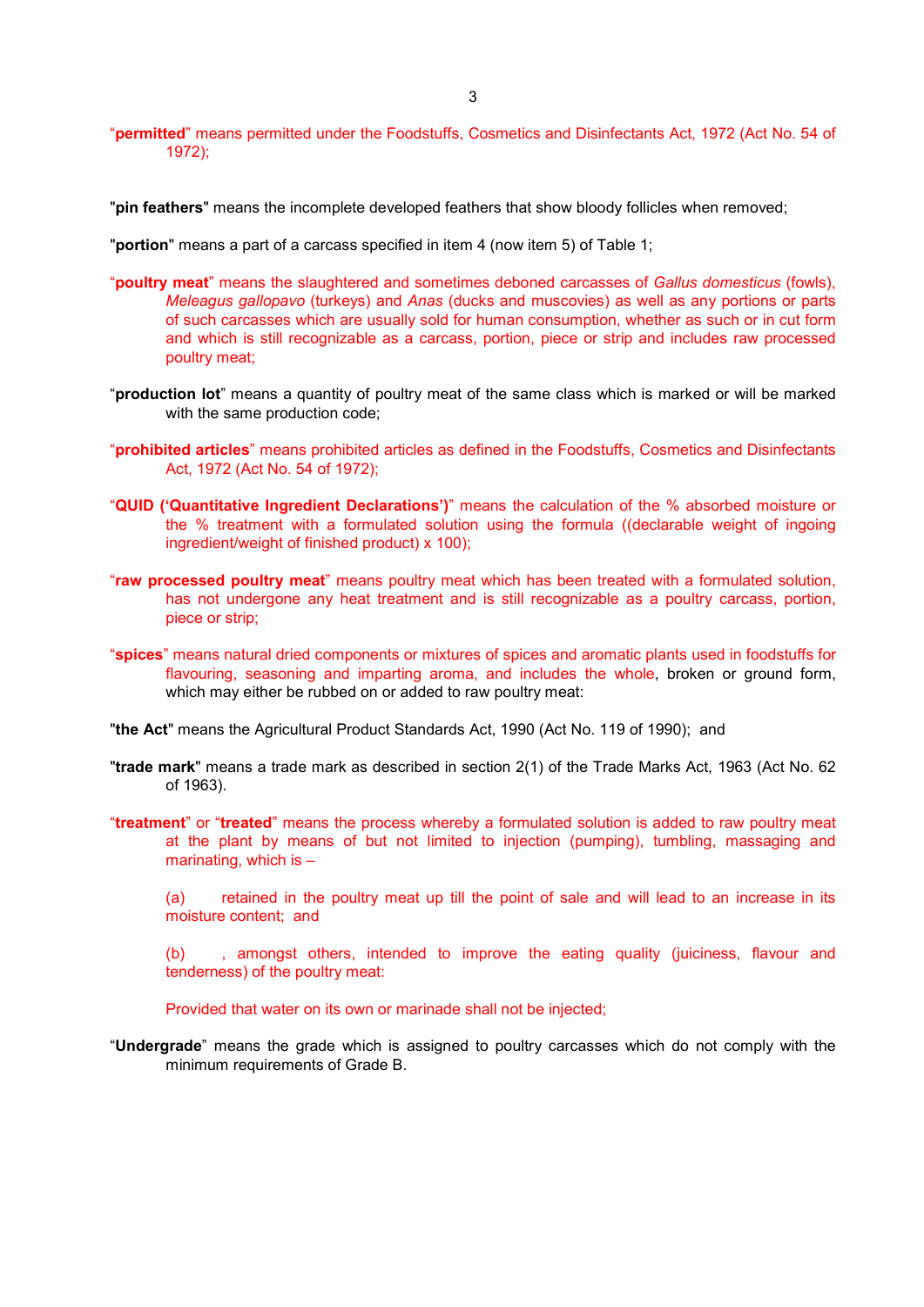## Restrictions on the sale of poultry meat

2. (1) No person shall, subject to the provisions of subregulations (2) and (3), sell any poultry meat in the Republic unless -

- (a) the poultry meat is sold according to the classes and grades referred to in regulation 3:
- (b) the poultry meat complies with the standards regarding quality, referred to in regulations 4 and 5;
- (c) the poultry meat is packed in a container and in a manner referred to in regulations 6 and 7;
- (d) the requirements regarding the marking thereof referred to in regulation 8, are complied with;
- (e) that poultry meat is marked in the manner referred to in regulations 9, 10, 11, 12 and 13; and
- (f) the poultry meat is free from any added plant protein (excluding coated poultry meat), any other source of meat protein or any prohibited articles.

 (2) Poultry meat which is intended for further processing or for use in the manufacturing or preparation of another product which is not recognisable as a whole carcass or portion, is excluded from the restrictions referred to in subregulation (1).

 (3) The Executive Officer may grant written exemption, entirely or partially, to any person on such conditions as he deems necessary, from the provisions of subregulation (1).

## Classes and grades of poultry meat

3. (1) Poultry meat of a type referred to in column 1 of Table 1, shall, subject to the provisions of subregulation (2), be classified according to the classes specified in column 2 of the said table opposite thereto and graded according to the grades specified in column 4 of the said table opposite thereto.

(2) Poultry meat which is intended for further processing or for use in the manufacturing or preparation of another foodstuff which is not recognisable as a whole carcass, portion, piece or strip, is excluded from the restrictions referred to in subregulation (1).

- (3) Poultry carcasses shall be classified as
	- (a) spring chicken (poussin), broiler, young turkey, young duck or young muscovy if the tip of the sternum is flexible; and
	- (b) hen, cock, turkey, duck or muscovy if the tip of the *sternum* is rigid or ossified.
- (4) Grading shall be done on poultry carcasses only.

## Standards for carcasses

4. (1) A poultry carcass that is graded as a grade referred to in regulation 3(1), shall comply with the applicable standards specified in columns 2 or 3 of Table 2 opposite the quality factor concerned.

A poultry carcass than has been graded as Grade A or Grade B shall, subject to the provisions of subregulations (1), (4) and (8) of regulation 14, contain not more than 7% (QUID) of absorbed moisture, and may then be treated with a formulated solution.

(3) A carcass which does not comply with the requirements for Grade A or Grade B shall –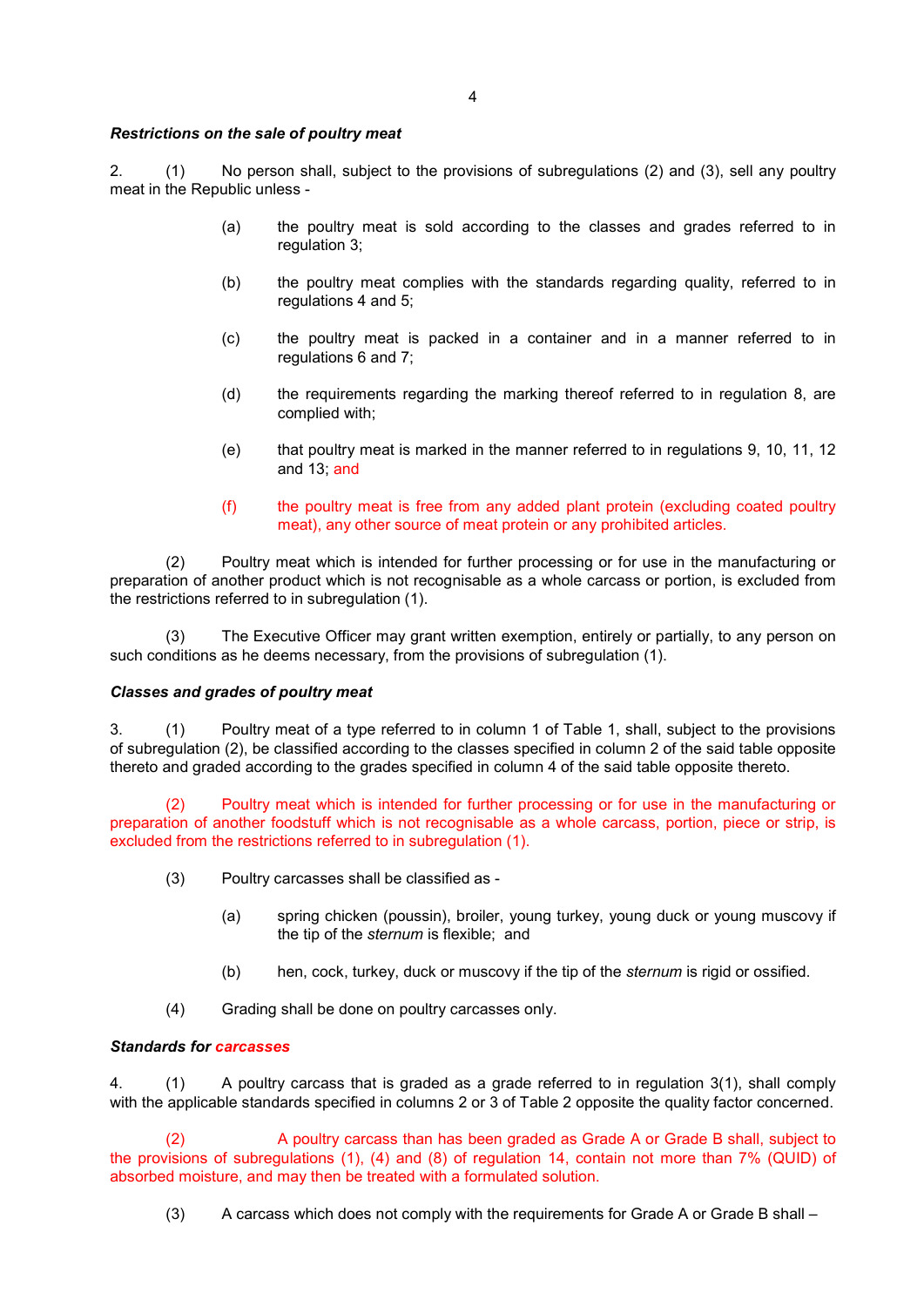- (a) be cut into portions, pieces or strips or subjected to further processing; or
- (b) if it is sold as a whole carcass, be marked and sold as an Undergrade carcass.
- (4) A carcass is well-fleshed if
	- (a) the flesh over the whole length of the breast reaches the ridge of the breastbone (sternum); and
	- (b) the leg (tibia) and thigh (femur) at the tibio-femural and the ischio-femural joint is thick and wide, with a plump appearance and fleshiness all the way from the tibio-femural joint up to the tibio-metatarsal joint.

 (5) A carcass has a good conformation if the breastbone (sternum) is non-prominent, straight, undamaged and without any deformities.

 (6) The length of cuts and tears in the skin of a Grade B carcass, with the exception of the normal processing cuts, shall be -

- (a) not longer than 12 mm on the breast; and
- (b) not longer than 25 mm on the rest of the carcass.

 (7) A carcass has a proper and well distributed fat covering if the legs or back of the carcass does not have a red appearance and no excessive fat is present in the abdominal cavity.

 (8) Poultry meat may contain food additives in the amounts permissible in terms of the Foodstuffs, Cosmetics and Disinfectants Act, 1972 (Act No. 54 of 1972).

(9) (a) In the case of a Grade A or Grade B carcass which is treated with a formulated solution, the mass increase of the carcass as a result of such treatment shall not be exceed 10% (QUID): Provided that –

- (i)  $\qquad$ , subject to the provisions of subregulation (2), the combined percentage of the absorbed moisture and formulated solution shall not exceed 10% (QUID); and
- (ii) the concentration of the phosphate and food additives in the formulated solution in the final treated poultry meat shall be within the permissible levels prescribed by the Foodstuffs, Cosmetics and Disinfectants Act, 1972 (Act No. 54 of 1972).
- (b) Records of absorbed moisture after water chilling and mass increase after treatment with a formulated solution shall be kept for a period of at least one year.
- (c) A carcass that does not comply with the requirements of subregulation  $(9)(a)(i)$ shall be cut into portions, pieces or strips or be subjected to further processing.

## Standards for portions

5. (1) Individual portions shall at least comply with the quality requirements regarding the carcass parts concerned as specified for Grade B in Table 2.

 (2) Not more than 20 per cent of the wing tips packed as wings shall be bruised or dislocated.

(3) (a) A container holding or containing portions may not hold or contain any added skin, fat or giblets.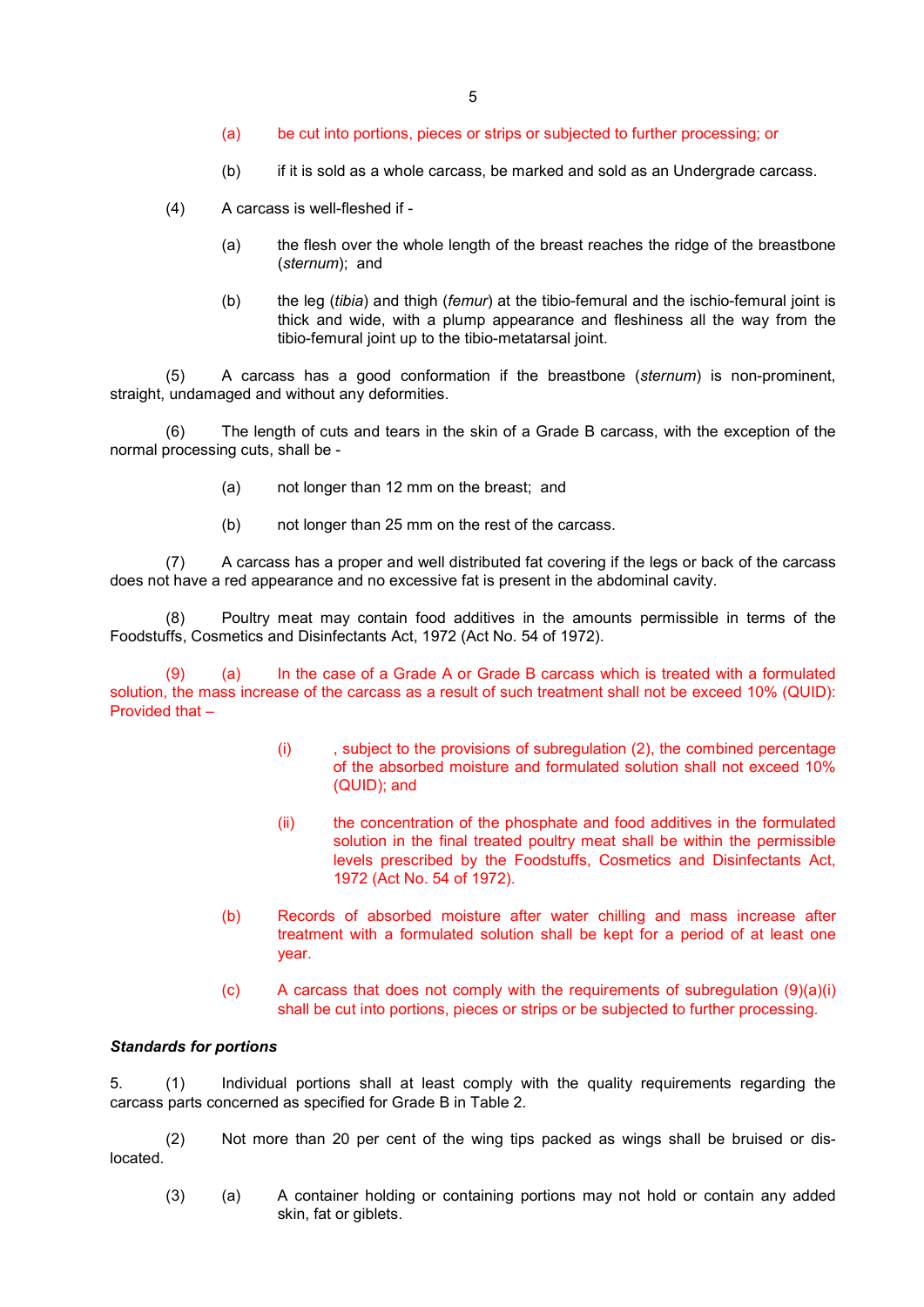- (4) (a) Poultry portions may contain food additives in the amounts permissible in terms of the Foodstuffs, Cosmetics and Disinfectants Act, 1972 (Act No. 54 of 1972).
	- (b) In the case of individual portions which is treated with a formulated solution, the mass increase of the individual portions as a result of such treatment shall not exceed 15% (QUID): Provided that –
		- $(i)$ , subject to the provisions of regulation  $4(2)$ , the combined percentage of the absorbed moisture and formulated solution shall not exceed 15% (QUID); and
		- (ii) the concentration of the phosphate and food additives in the formulated solution in the final treated poultry meat shall be within the permissible levels prescribed by the Foodstuffs, Cosmetics and Disinfectants Act, 1972 (Act No. 54 of 1972).
	- (c) The provisions in paragraphs (a) and (b) above shall not be permitted on poultry meat which has already been subjected to a treatment referred to in regulation 4(9)(a).
	- (d) Records of absorbed moisture after water chilling and mass increase after treatment with a formulated solution shall be kept for a period of at least one year.
	- (e) Portions that do not comply with the requirements of subregulation (4)(b)(i) shall be supplied to the catering industry where the poultry meat is sold in the cooked form or be subjected to further processing.

## Requirements for containers

- 6. A container in which poultry meat is packed shall
	- (a) be so strong that the contents will not be damaged or contaminated during normal handling or transport practices; and
	- (b) in the case of re-usable containers used between abattoirs, the trade and packing units, be cleaned and disinfected before re-use.

## Packing requirements

7. (1) Different types, classes or grades of poultry carcasses shall not be packed together in the same container.

 (2) Spices or flavourants may be included in a separately sealed watertight wrapper with a carcass or portions.

- (3) In the event of any giblets included in a carcass
	- (a) it shall be packed separately in a suitable wrapper;
	- (b) it shall approximately contain the organs of one bird;
	- (c) the gall-bladder shall be removed;
	- (d) the liver may not be contaminated with bile.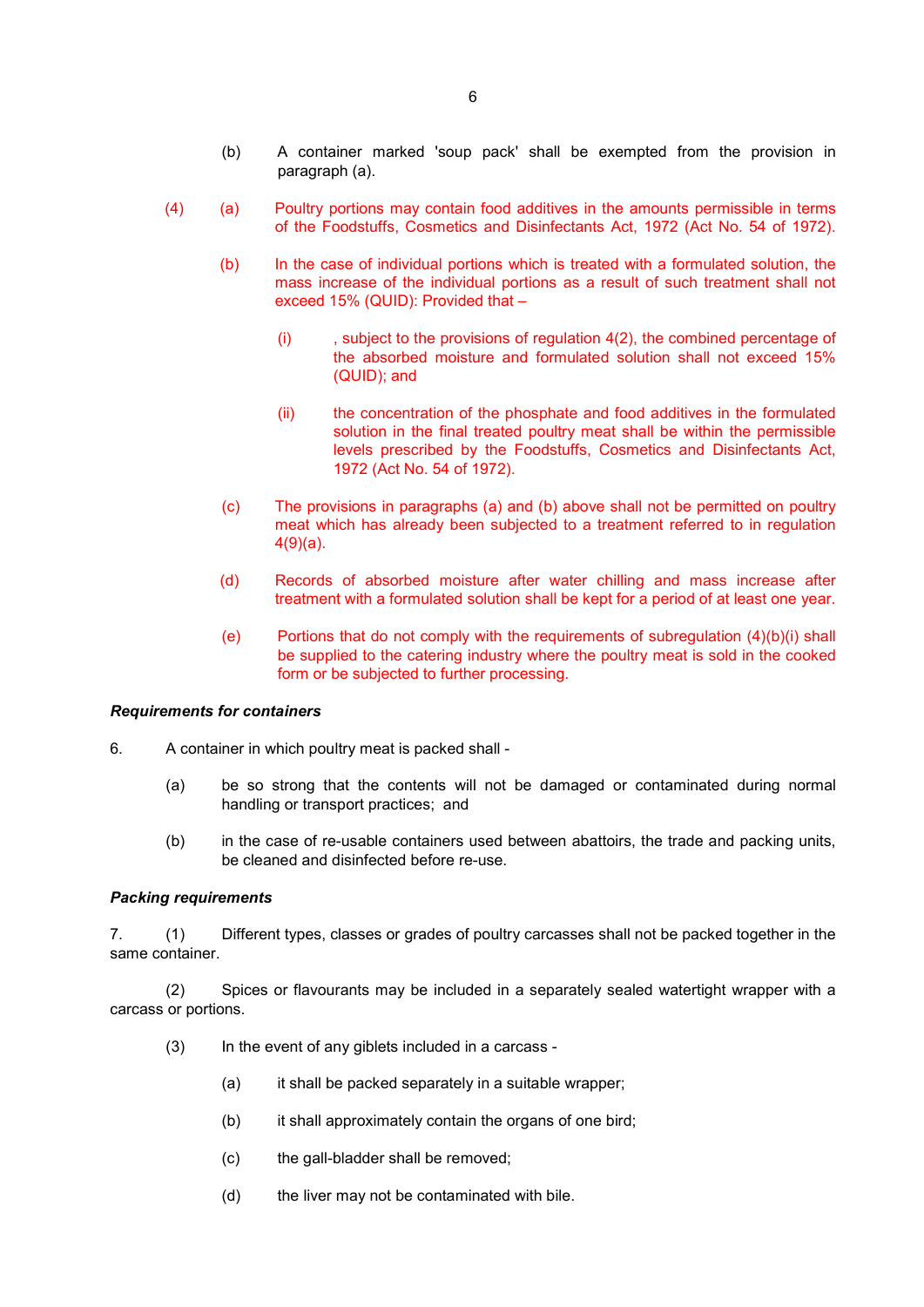#### Marking of containers

8. (1) The container in which poultry meat is packed shall be marked with the following particulars:

- (a) In the case of carcasses and single type portion packs, with the applicable class designation as required by regulation 9.
- (b) In the case of other parts or cuts of poultry meat, with the designation in accordance with normal trade practice.
- (c) In the case of poultry carcasses, with the applicable grade designation as required by regulation 10.
- (d) (i) The expression 'fresh', 'vars', 'chilled', 'verkoel', 'frozen', 'bevrore', 'deep frozen' or 'diepbevrore', as the case may be.
	- (ii) The expression 'freshly frozen', 'vars bevrore', 'freshly chilled' or 'vars verkoel', only when the carcass is frozen or chilled immediately after slaughtering, as the case may be.
	- (iii) If chilled poultry meat contains an instruction that the poultry meat can be frozen at a later date, the packaging shall be labelled with the expression 'Home freeze by' or 'Bevries tuis teen' followed by the applicable date.
- (e) In the case of single type portion packs with the class designation or alternate class designation for such portions specified in columns 2 and 3 opposite item 5 of Table 1.
- (f) In the case of multiple type portion packs with a designation which includes the applicable class designations or alternate class designations referred to in paragraph (c), or with a designation in accordance with normal trade practice.
- (g) The expression 'giblets excluded', 'afval uitgesluit', 'giblets removed', 'afval verwyder', 'without giblets' or 'sonder afval', if giblets are not included with a carcass."; and
- (h) In the case of portions, also with the species of poultry concerned.
- (i) The name and address of the packer of that poultry meat as required by regulation 11.
- (j) A date or code as required by regulation 12.
- (k) (i) In the case of raw processed poultry meat, the applicable class designation or alternative class designation shall either be preceded or followed by the generic name of the added formulated solution, or by any other wording reflecting a true description of the added formulated solution. [E.g. 'chicken with brine', 'sweet 'n sour marinated chicken drumsticks', etc.]
	- (ii) In the case of spiced poultry meat, the applicable class designation or alternative class designation shall either be preceded or followed by the generic name(s) of the added spice(s), or by any other wording reflecting a true description of the added spice(s). [E.g. "lemon and herb chicken", "chicken breasts with pepper & rosemary", etc.]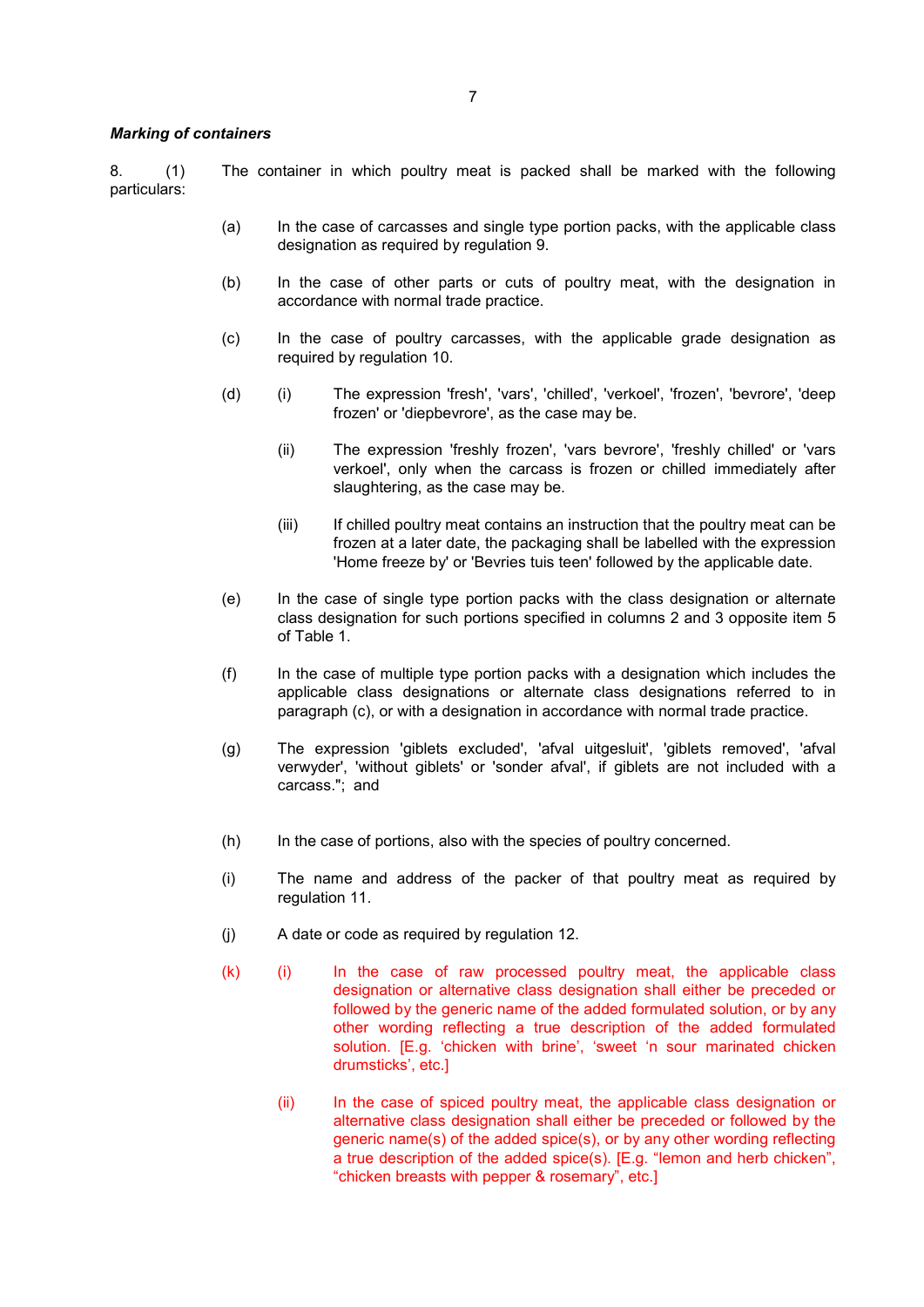(l) In the case of a poultry carcass which is cut into several pieces of which the excess fat, skin and backbone are removed, the container can be marked 'trimmed' or 'afgewerk'.

 (2) Subject to the provisions of subregulation (3), the particulars referred to in subregulation (1) and specified in column 1 of Table 3 shall be indicated in detached letters and figures --

- (a) that is in each separate case of the same colour, type and size;
- (b) that appears on a uniform and contrasting background;
- (c) that are clearly legible; and
- (d) of which the minimum vertical height shall be as specified in column 2 of Table 3 opposite the particulars concerned.

 (3) If any word or expression that is not a trade mark, or is not required in terms of these regulations or another law, appears on a container of poultry meat, the vertical height of the letters and figures used to indicate the class or other designation and the grade of the poultry meat concerned shall, subject to the provisions of subregulation (2)(d), be at least the same as that of the largest letter or figure in the word or expression concerned.

## Indication of class designation

9. (1) The class designation referred to in regulation 8(1)(a), that is marked on the container or wrapper of poultry meat, shall be the applicable class designation or alternate class designation specified in columns 2 or 3 of Table 1.

(2) No class designation other than the applicable class designation or the alternative class designation shall be marked on the container of a poultry carcass or of a single type portion pack.

(3) A designation referred to in regulation 8(1)(b) and (f) shall not constitute a misre presentation or may not directly or by implication create a misleading impression regarding the quality, nature or origin of the poultry meat concerned.

(4) In the case of breasts which have been deboned, the alternative class designation can be replaced with the name 'breast fillet' or 'borsfillet'.

## Indication of grade designation

10. (1) The grade designation of a poultry carcass that is marked on the container thereof, shall be the applicable grade designation specified in column 4 of Table 1.

 (2) No grade designation other than the applicable grade designation shall be marked on a container of a poultry carcass.

## Indication of packer

11. (1) The name of the packer of poultry meat that is marked on a container shall consist of the initials and surname or trade name of the packer concerned.

- (2) The address of the packer of poultry meat that is marked on a container shall
	- (a) subject to the provisions of subregulation (3), consist of the address of the premises in the Republic where that product is processed or packed, or where the ordinary place of business of such processor or packer is situated, followed by the name of the town, suburb and city or magisterial district in which such premises is situated; and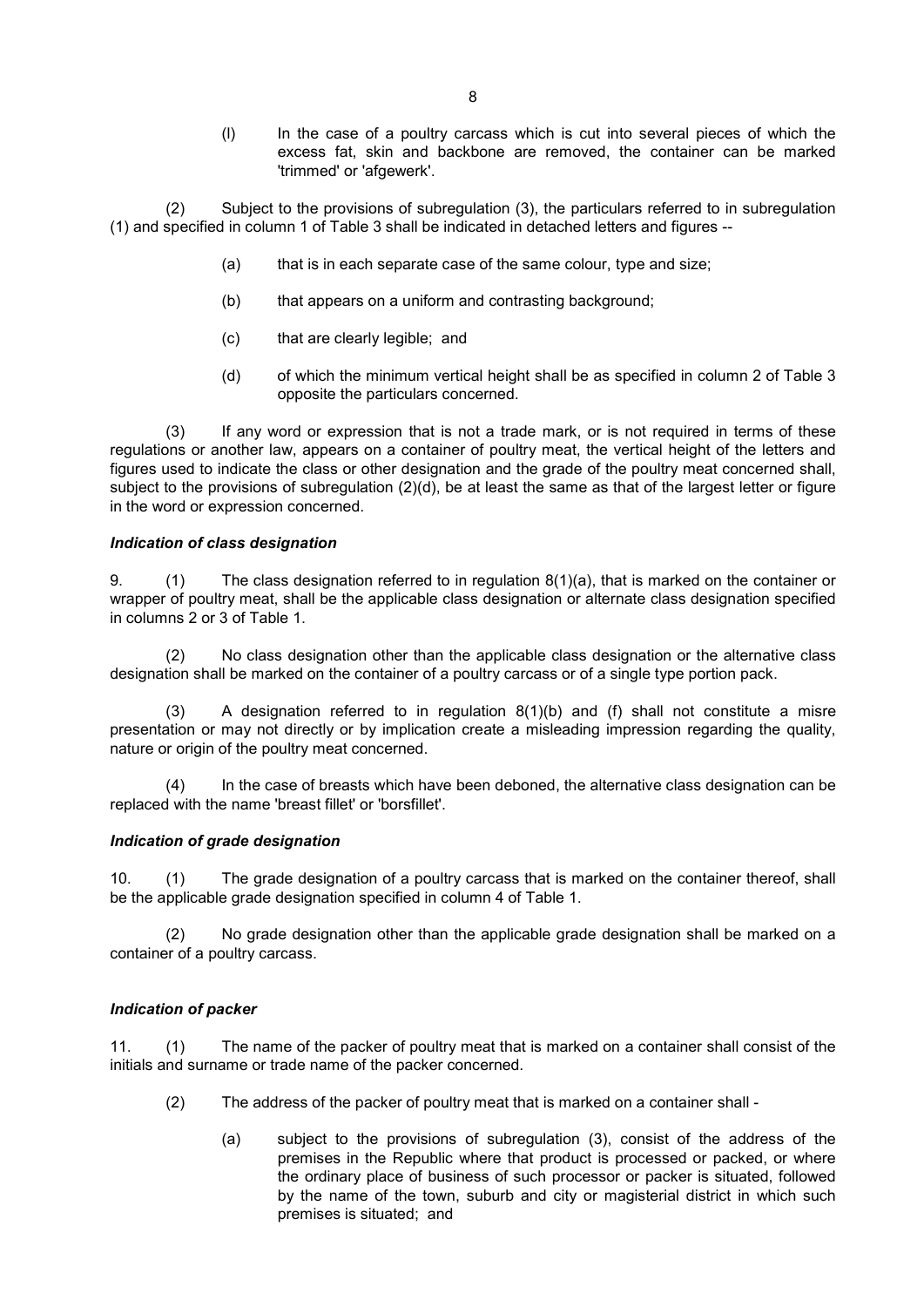- (b) be marked on such container immediately after the particulars referred to in subregulation (1).
- (3) If a product has been processed or packed on behalf of a person
	- (a) the initials and surname or trade name of such person shall be substituted for the particulars referred to in paragraph (a) of subregulation (1);
	- (b) the address of the premises in the Republic where the ordinary place of business of such person is situated, followed by the name of the suburb and city or magisterial district in which those premises are situated shall be substituted for the particulars referred to in paragraph (a) of subregulation (2);
	- (c) this address shall be marked on such containers immediately after the particulars referred to in paragraph (a); and
	- (d) the particulars referred to in subregulations (1) and (2) may in addition be marked on such a container.

 (4) If poultry meat is imported into the Republic in the container in which it is to be sold in the retail trade, such container shall be marked with an indication of the country of origin thereof.

## Indication of production lot

12. (1) The number of the production lot and the date of processing or packing of the poultry meat shall be indicated by a code that is marked on the container of such poultry meat and may consists of a "best before", "beste teen", "use by" or "gebruik voor" date.

 (2) Such a code shall be the same on all containers in which a product originating from the same production lot is packed.

## Restriction on use of certain particulars

13. (1) No word, mark, illustration, depiction or other method of expression that constitutes a misrepresentation or directly or by implication creates or may create a misleading impression regarding the quality, nature, grade or origin of that poultry meat shall be marked on a container of such a product.

(2) The words 'natural', 'natuurlik', 'super', 'ultra', 'extra', 'ekstra' or any other word or expression that directly or by implication creates or can create the impression that the poultry meat is of a special or particular quality shall not be marked on the container of such a product.

(3) No claim regarding the absence of any substance that does not normally occur in poultry meat shall be marked on the container of such product.

(4) (a) Poultry carcasses shall only be marked with the expression 'Free range X' or 'Vryloop X', where 'X' represents the type of poultry from which the carcass is derived, if such carcasses were obtained from poultry which had continuous daytime access to open air runs.

- (b) the open air runs referred to in paragraph (a) shall
	- (i) be mainly covered with vegetation where poultry is able to scratch and dustbath; and
	- (ii) be big enough to allow ample running space.

 (5) The provisions of this regulation shall mutatis mutandis apply to particulars that are marked on -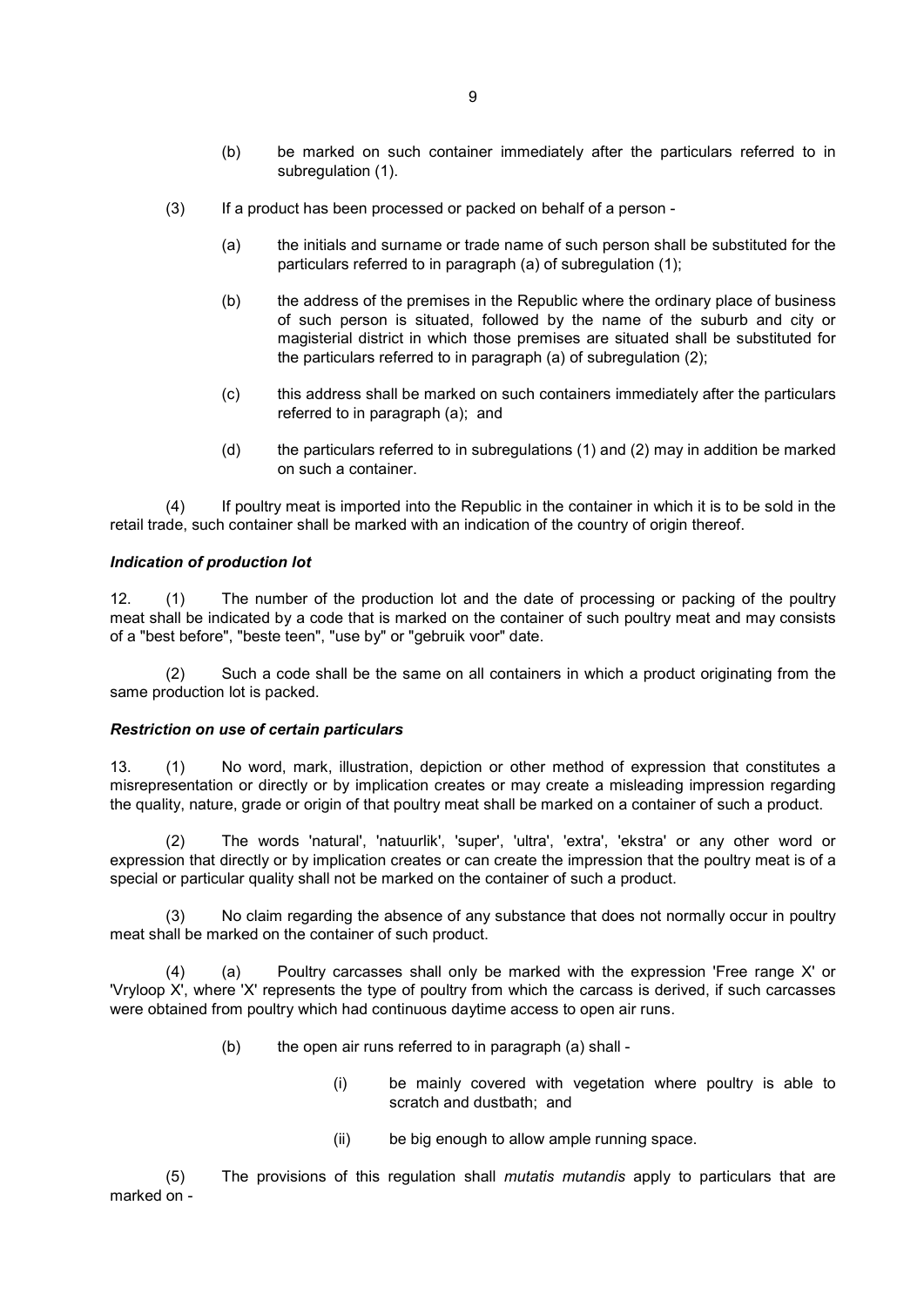- (a) an outer container in which one or more containers of poultry meat is packed; and
- (b) a notice displayed at or in the vicinity of poultry meat that is kept or displayed for sale.

## Methods and procedures regarding absorbed moisture and carcasses and portions treated with a formulated solution

14. (1) The amount of absorbed moisture of an inspection lot of water chilled carcasses as well as carcasses and portions treated with a formulated solution, shall be determined in accordance with Method A in the Annexure.

For carcasses chilled with water as well as carcasses and portions treated with a formulated solution, the tests for absorbed moisture and formulated solution uptake shall be carried out with commencement of a work shift in a poultry abattoir and thereafter be repeated at least once every hour.

(3) The % average absorbed moisture of an inspection lot for water chilled carcasses shall not exceed the limit referred to in subregulation 4(2).

(4) If the limit referred to in subregulation 4(2) are exceeded, all carcasses in the "water spin chiller" shall be cut up into portions until such time as a further test produces results that are within the limit.

(5) The % average absorbed moisture and % formulated solution uptake of an inspection lot shall not exceed the limits referred to in subregulations 4(9)(a) and 5(4)(b): Provided that the following maximum permissible deviations shall be applicable –

- (a) carcasses 1% (QUID); and
- (b) portions 2.5% (QUID).

(6) If the maximum permissible deviations referred to in subregulation 14(5) are exceeded the necessary adjustments shall be made immediately and a further test shall be carried out forthwith, and the records shall reflect this adjustment.

(7) The results of all tests shall be recorded and kept for at least one year.

(8) An indication of the % of absorbed moisture of an inspection lot of frozen or deep frozen water chilled poultry carcasses can be obtained in accordance with Method B in the Annexure.

(9) Method C in the Annexure may be used to get an indication of the % of absorbed moisture and formulated solution uptake of an inspection lot of frozen or deep frozen poultry cuts.

## Offences and penalties

15. Any person who contravenes or fails to comply with the provisions of these regulations shall be guilty of an offence and upon conviction be liable to a fine not exceeding R8 000 or to imprisonment for a period not exceeding two years or to both such fine and imprisonment.

## TABLE 1 CLASSES AND GRADES FOR POULTRY MEAT [Reg. 3(1)]

| Type    | <b>Class designation</b> | <b>Alternative class</b><br>designation | Grade            | <b>Additional</b><br>requirements |
|---------|--------------------------|-----------------------------------------|------------------|-----------------------------------|
|         |                          |                                         |                  |                                   |
| Chicken | Spring Chicken           | Poussin                                 | Grade A, Grade B |                                   |
|         | Broiler                  | -                                       | Grade A, Grade B | -                                 |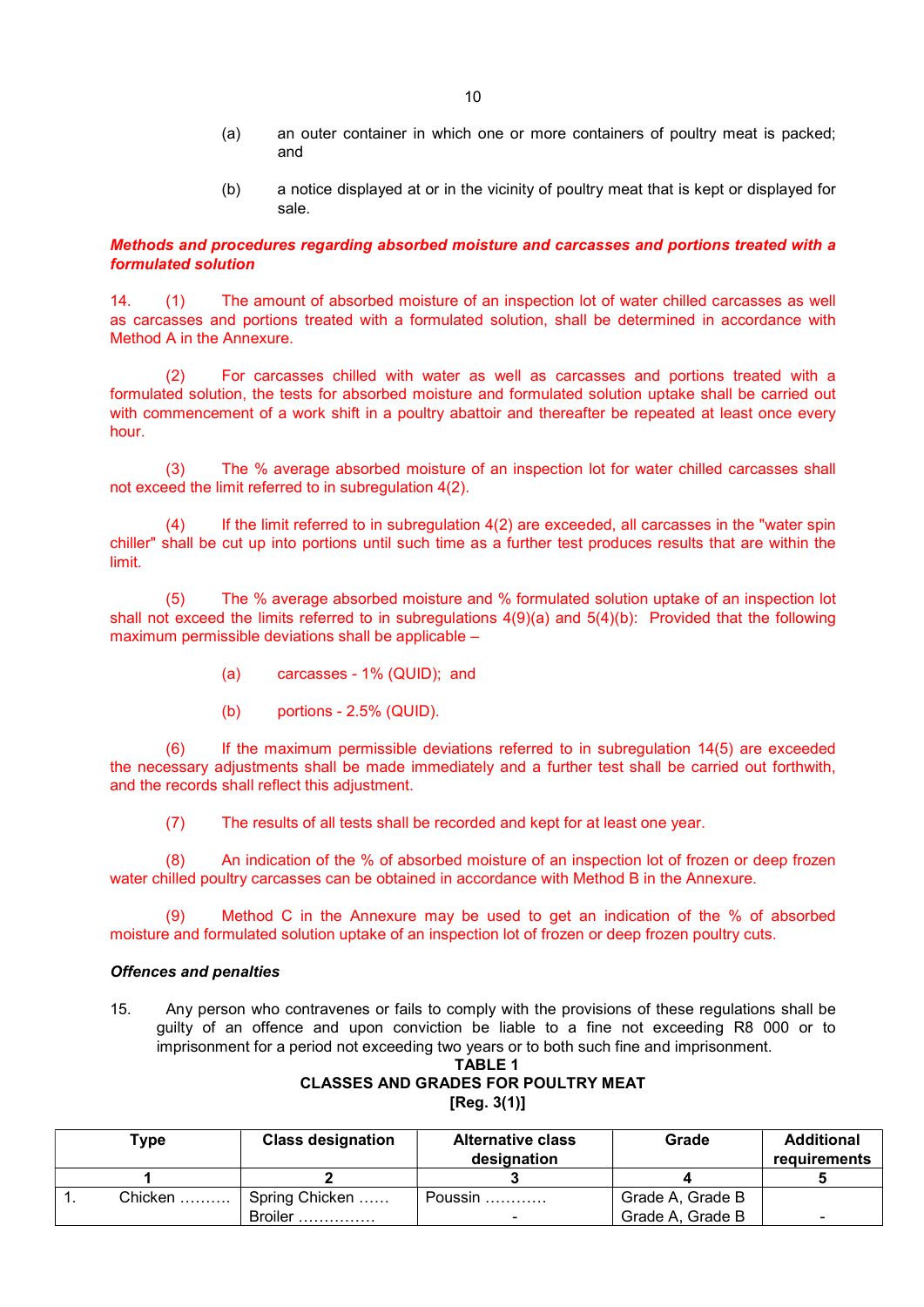|    |                                                      | Chicken                                                                                         | Hen, cock, boiling<br>chicken         | Grade A, Grade B |                                |
|----|------------------------------------------------------|-------------------------------------------------------------------------------------------------|---------------------------------------|------------------|--------------------------------|
| 2. | Turkey                                               | Young turkey                                                                                    |                                       | Grade A, Grade B |                                |
|    |                                                      | Turkey                                                                                          | Adult hen, Adult Tom                  | Grade A, Grade B |                                |
| 3. | Duck                                                 | Young duck                                                                                      |                                       | Grade A, Grade B |                                |
|    |                                                      | Duck                                                                                            |                                       | Grade A, Grade B |                                |
|    | 4. Muscovy                                           | Young muscovy                                                                                   |                                       | Grade A,         |                                |
|    |                                                      |                                                                                                 |                                       | Grade B          |                                |
|    |                                                      |                                                                                                 |                                       |                  |                                |
|    |                                                      | Muscovy                                                                                         |                                       | Grade A,         |                                |
|    |                                                      |                                                                                                 |                                       | Grade B          |                                |
|    | 5. Portions (Chicken,<br>Turkey, Duck or<br>Muscovy) | Barbeque pack<br>(several combinations<br>of thighs, drumsticks,<br>wings, breasts and<br>back) | Barbeque portions                     |                  | Reg. 5(1) and<br>(3)(a)        |
|    |                                                      | Soup pack<br>(combination not<br>specified)                                                     |                                       |                  | Reg. 5(3)(b)<br>and $8(1)(f)$  |
|    |                                                      | Half carcass                                                                                    |                                       | $\blacksquare$   | Reg. 5(1) and<br>(3)(a)        |
|    |                                                      | Quarter carcass                                                                                 | Front quarter, hind<br>quarter        | $\frac{1}{2}$    | Reg. 5(1) and<br>(3)(a)        |
|    |                                                      | Legs                                                                                            | Thighs plus drumsticks,<br>whole legs | $\blacksquare$   | Reg. 5(1) and<br>(3)(a)        |
|    |                                                      | Thighs                                                                                          |                                       | $\blacksquare$   | Reg. 5(1) and<br>(3)(a)        |
|    |                                                      | <b>Drumsticks</b>                                                                               |                                       |                  | Reg. 5(1) and<br>(3)(a)        |
|    |                                                      | Wings                                                                                           |                                       |                  | Reg. 5(1), (2)<br>and $(3)(a)$ |
|    |                                                      | <b>Breast</b>                                                                                   | Breast pieces, keel                   |                  | Reg. 5(1) and<br>(3)(a)        |
|    |                                                      | <b>Back</b>                                                                                     |                                       |                  | Reg. 5(1) and<br>(3)(a)        |
|    | 6. Other                                             | Heads                                                                                           |                                       |                  |                                |
|    |                                                      | Feet                                                                                            |                                       |                  |                                |
|    |                                                      | <b>Necks</b>                                                                                    |                                       |                  |                                |
|    |                                                      | Livers                                                                                          |                                       |                  |                                |
|    |                                                      | Hearts                                                                                          |                                       | $\blacksquare$   |                                |
|    |                                                      | Gizzards                                                                                        | ۰.                                    | ۰                | $\blacksquare$                 |
|    |                                                      |                                                                                                 |                                       |                  |                                |

\* No grade

## TABLE 2 QUALITY STANDARDS FOR POULTRY CARCASSES [Reg. 4]

| <b>Quality factor</b> | <b>Quality standards</b> |                |            |
|-----------------------|--------------------------|----------------|------------|
|                       | <b>Grade A</b>           | <b>Grade B</b> | Undergrade |
|                       |                          |                |            |
| Fleshiness:           |                          |                |            |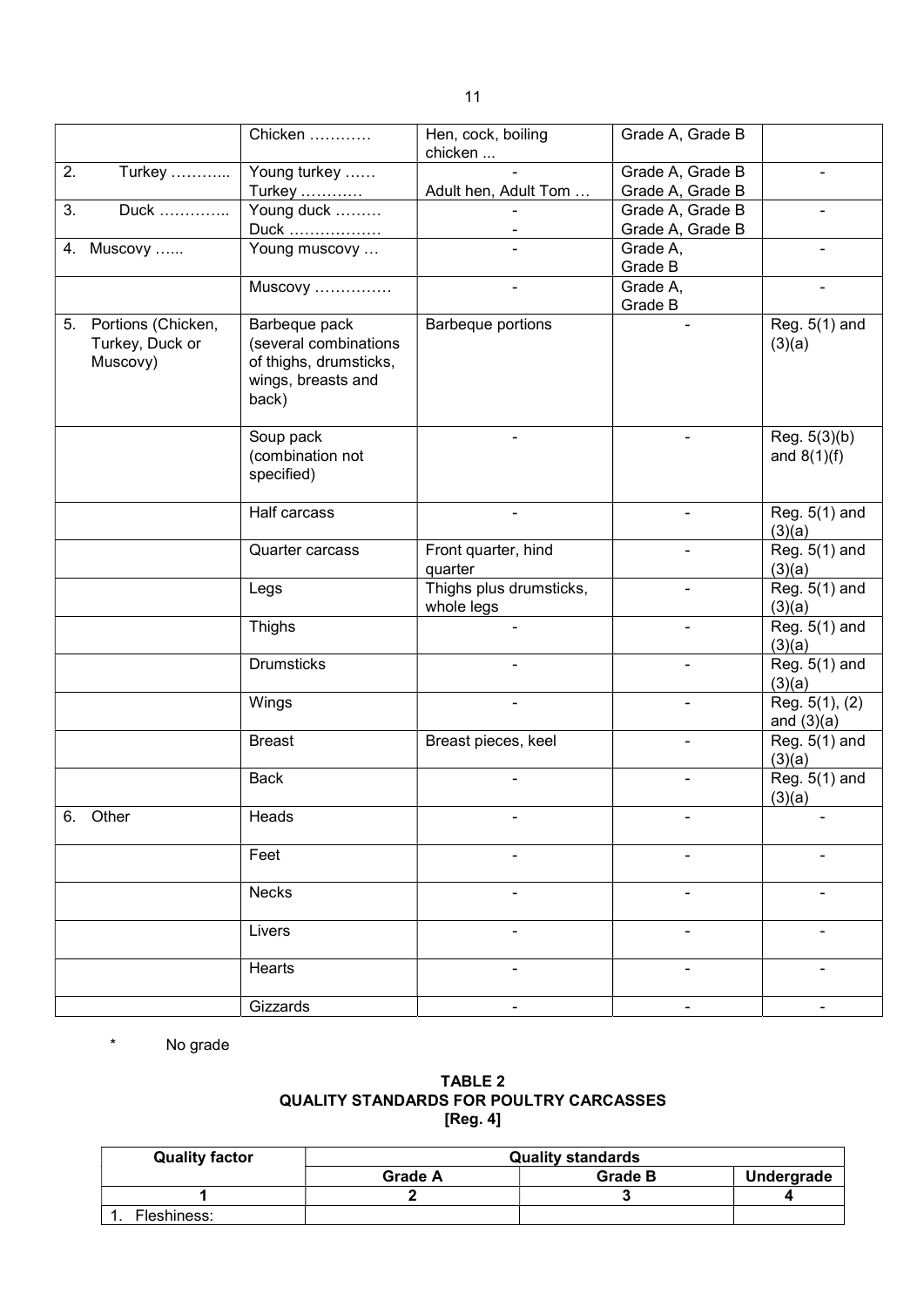| <b>Quality factor</b>                   | <b>Quality standards</b>                                                                                                                                                                       |                                                                                                                                                                           |                   |  |
|-----------------------------------------|------------------------------------------------------------------------------------------------------------------------------------------------------------------------------------------------|---------------------------------------------------------------------------------------------------------------------------------------------------------------------------|-------------------|--|
|                                         | <b>Grade A</b>                                                                                                                                                                                 | <b>Grade B</b>                                                                                                                                                            | <b>Undergrade</b> |  |
| 1                                       | $\overline{2}$                                                                                                                                                                                 | 3                                                                                                                                                                         | 4                 |  |
| general<br>breast<br>legs               | Good<br>Well developed, broad, long<br>and fleshy<br>Fleshy                                                                                                                                    | Fairly good<br>Well developed<br>Fairly fleshy                                                                                                                            | $\star$           |  |
| 2. Breast blisters                      | None                                                                                                                                                                                           | Not more than 350 mm <sup>2</sup> per<br>carcass <sup>(1)</sup>                                                                                                           | $\star$           |  |
| 3. Abrasion and<br>discolouration marks | Collective area less than<br>650 mm <sup>2</sup> per carcass <sup>(2)</sup> ;<br>none on the breast or thigh                                                                                   | Collective area less than<br>1 200 mm <sup>2</sup> per carcass <sup>(3)</sup> ;<br>none on the breast                                                                     | $\star$           |  |
| 4. Conformation                         | Good                                                                                                                                                                                           | Moderate deviations                                                                                                                                                       | $\star$           |  |
| 5. Broken bones and<br>dislocations     | No visible broken bone or<br>dislocated leg or wing; both<br>wing tips may be removed                                                                                                          | Not more than one visible<br>broken bone or dislocated<br>leg or wing per carcass;<br>both wing tips may be<br>removed                                                    | ¥                 |  |
| 6. Colour                               | Attractive, uniformly white to<br>light yellow over the entire<br>carcass, without pigmented<br>follicles; wing tips may<br>appear slightly red                                                | Uniformly white to yellow<br>over the entire carcass with<br>not more than 12 pigmented<br>follicles per carcass; wing<br>tips may appear red                             | $\star$           |  |
| 7. Skin                                 | Thin, pliable and free from<br>bruises                                                                                                                                                         | Pliable and reasonably free<br>from bruises                                                                                                                               | $\star$           |  |
| 8. Abrasions and cuts in<br>the skin    | None                                                                                                                                                                                           | Maximum two on the breast<br>and two elsewhere on the<br>carcass                                                                                                          | $\star$           |  |
| 9. Feathers and pin<br>feathers         | Not more than five feathers<br>and pin feathers collectively<br>per carcass of which no<br>feather or pin feather may<br>be longer than 25 mm and<br>none may occur on the<br>breast or thighs | Not more than 10 feathers<br>and pin feathers collectively<br>per carcass, of which only<br>two may be longer than 25<br>mm and none may occur on<br>the breast or thighs | $\star$           |  |
| 10. Fat covering                        | A thin, even layer on the<br>breast, back and thighs                                                                                                                                           | Lean or excessive fat<br>covering                                                                                                                                         | $\star$           |  |
| 11. Freezer burn                        | Small and unobtrusive in<br>frozen or deep frozen<br>carcasses                                                                                                                                 | Small and unobtrusive in<br>frozen or deep frozen<br>carcasses                                                                                                            | *                 |  |

(1) Covering a circle with a diameter of less than 22 mm.

(2) Covering a circle with a diameter of less than 30 mm.

(3) Covering a circle with a diameter of less than 40 mm.

\* Not specified.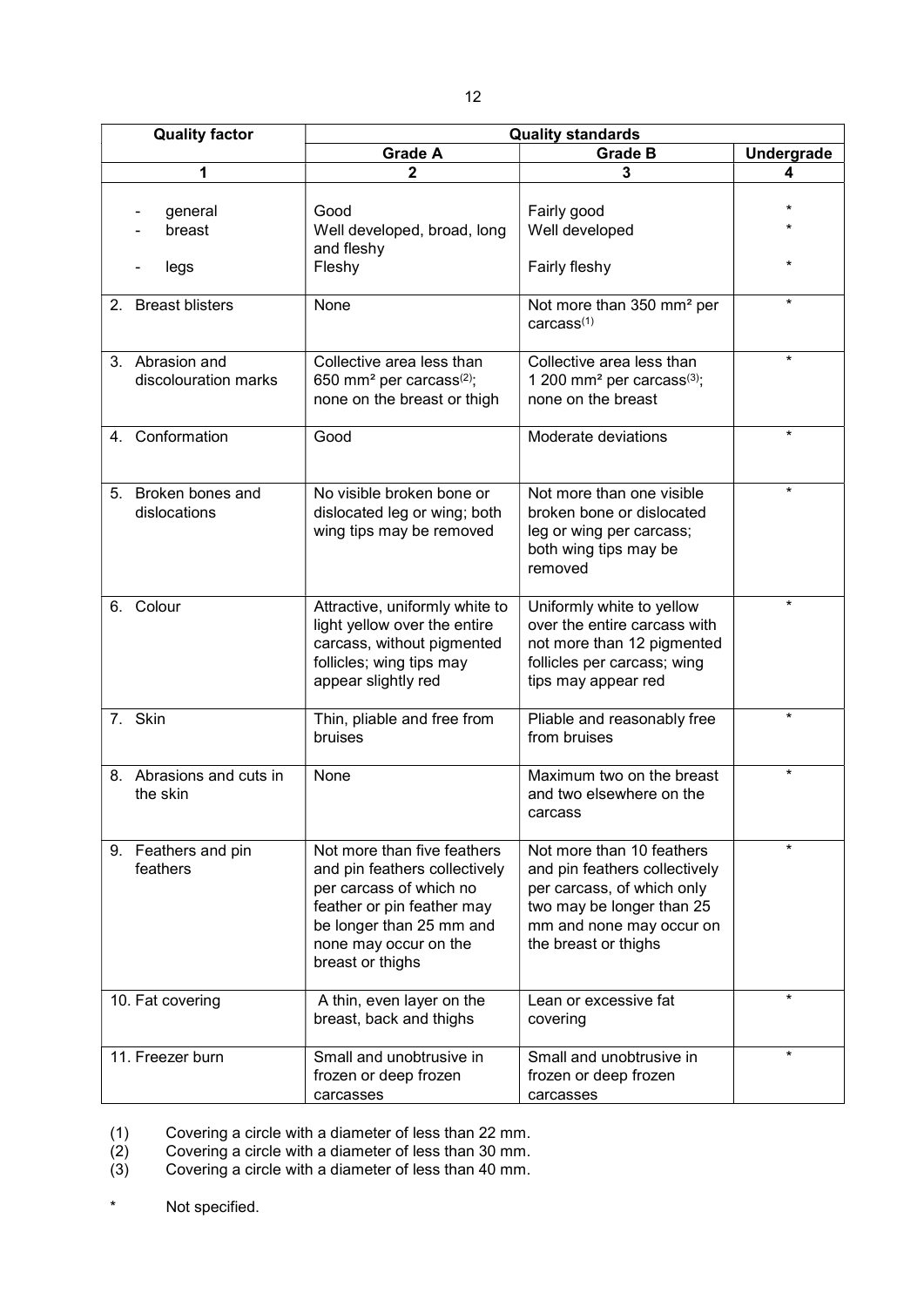## TABLE 3 LETTER SIZES OF INDICATIONS [Reg. 8(2)(d)]

|    | <b>Nature of particulars</b>                                                                                                                                                                                        | Minimum vertical height of the<br>smallest letters and figures |  |
|----|---------------------------------------------------------------------------------------------------------------------------------------------------------------------------------------------------------------------|----------------------------------------------------------------|--|
|    |                                                                                                                                                                                                                     | 2                                                              |  |
| 1. | Indication of class or other designation<br>[Reg. 8(1)(a), (b), (e), (f) and (k) and 9]                                                                                                                             | 4,0 mm                                                         |  |
| 2. | $[Reg. 8(1)(c)$ and 10]                                                                                                                                                                                             | $4,0$ mm                                                       |  |
| 3. | [Reg. 8(1)(i) and 11]                                                                                                                                                                                               | $2.0 \text{ mm}$                                               |  |
| 4. | [Reg. 11(4)]                                                                                                                                                                                                        | $2,0$ mm                                                       |  |
| 5. | Indication of number and code to identify production lot<br>{Reg. 8(1)(j) and 12]                                                                                                                                   | $3,0$ mm                                                       |  |
| 6. | The expression "fresh", "vars", "chilled", "verkoel", "frozen",<br>"bevrore", "deep frozen", "diep bevrore", "freshly frozen",<br>"vars bevrore" or "freshly chilled", "vars verkoel"<br>[Reg. 8(1)(d)(i) and (ii)] | $3,0$ mm                                                       |  |
| 7. | The expression "giblets excluded", "afval uitgesluit", "giblets<br>removed", "afval verwyder", "without giblets", "sonder afval"<br>or "trimmed", "afgewerk"<br>[Reg. $8(1)(g)$ and $(1)$ ]                         | $3,0$ mm                                                       |  |
| 8. | [Reg. 8(1)(h)]                                                                                                                                                                                                      | $4,0$ mm                                                       |  |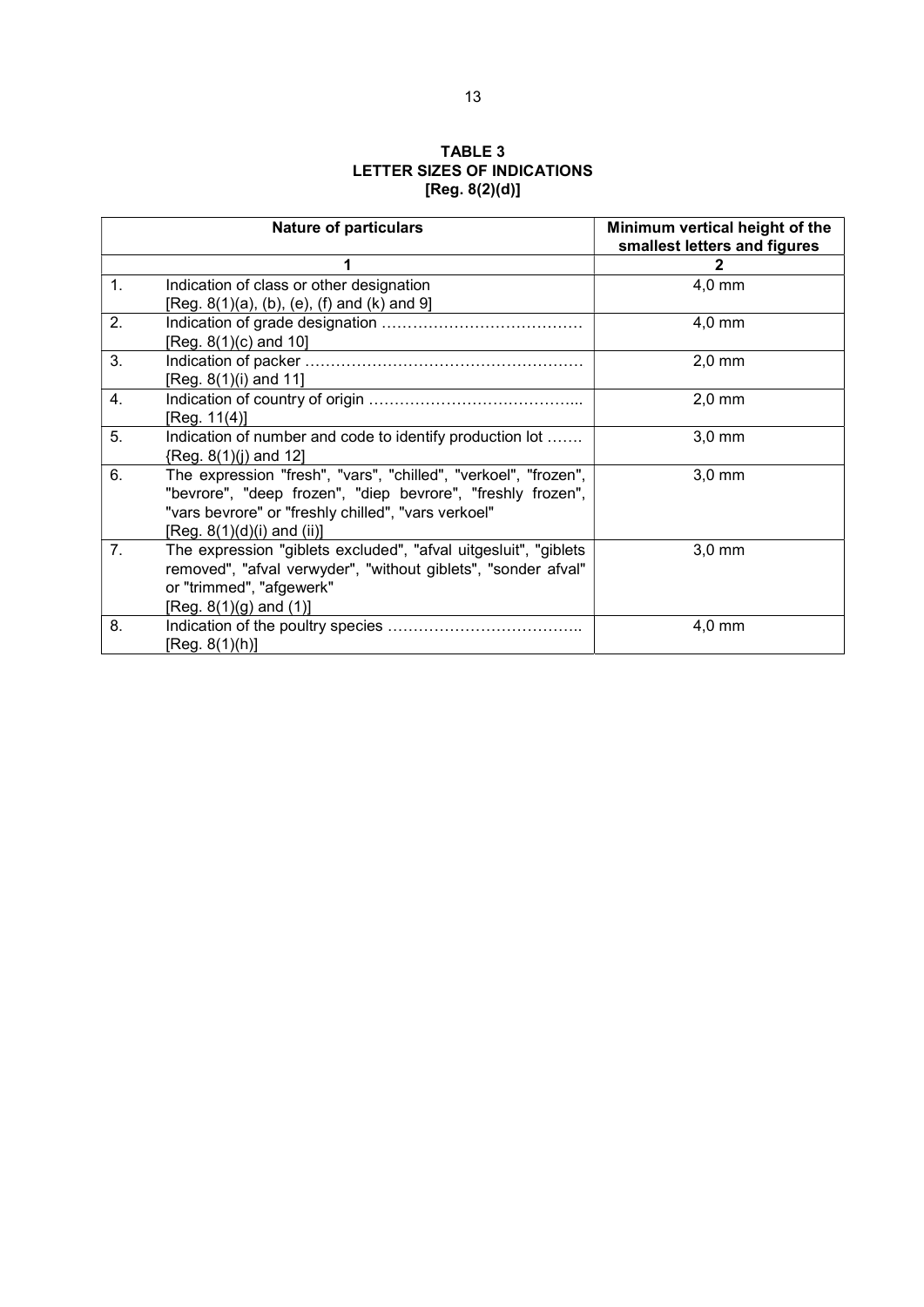#### ANNEXURE

#### 1. METHOD A

## METHOD FOR THE DETERMINATION OF THE % ABSORBED MOISTURE IN WATER CHILLED POULTRY CARCASSES AND THE % FORMULATED SOLUTION UPTAKE OF POULTRY CARCASSES AND PORTIONS:

## [Reg. 14(1)]

- (a) In the case of water chilling of carcasses, carcasses treated with a formulated solution and portions treated with a formulated solution: Identify and determine the mass to the nearest one gram of each unit of the inspection lot which have been taken from the production time immediately prior to the water chilling or treatment process. This represents the initial mass (I).
- (b) Place the identified carcasses or units of portions back onto the production line at the same point.
- (c) (i) In the case of water chilling of carcasses: After the carcasses have been chilled and drained, at the furthest point away from the chiller just before the next processing step, whether it is treatment or packaging, etc., the mass of each of the recovered carcasses is again determined to the nearest one gram. This represents the final mass (F).
	- (ii) In the case of carcasses treated with a formulated solution: After the carcasses have been treated, at the furthest point away from the treatment equipment just before packaging and freezing, the mass of each of the recovered carcasses is again determined to the nearest one gram. This represents the final mass (F).
	- (iii) In the case of portions treated with a formulated solution: After the portions have been treated, at the furthest point away from the treatment equipment just after freezing and before packaging, the mass of each of the recovered units of portions is again determined to the nearest one gram. This represents the final mass (F).
- (d) Carcasses and units with obvious water/formulated solution pockets may be ignored: Provided that the inspection lot requirements shall be adhered to.
- (e) Determine the % absorbed moisture/formulated solution uptake of each carcass or unit of portions by means of the following formula:

(F - l) x 100

 $F = %$  absorbed moisture/formulated solution (QUID)

(f) Calculate the average % absorbed moisture/formulated solution uptake of the inspection lot.

#### 2. METHOD B

## METHOD FOR THE DETERMINATION OF THE % ABSORBED MOISTURE IN FROZEN AND DEEP FROZEN WATER CHILLED POULTRY CARCASSES:

[Reg. 14(8)]

(a) Objective and scope

This method shall be used to determine the amount of moisture loss from recently frozen and deep frozen poultry carcasses during thawing. If this drip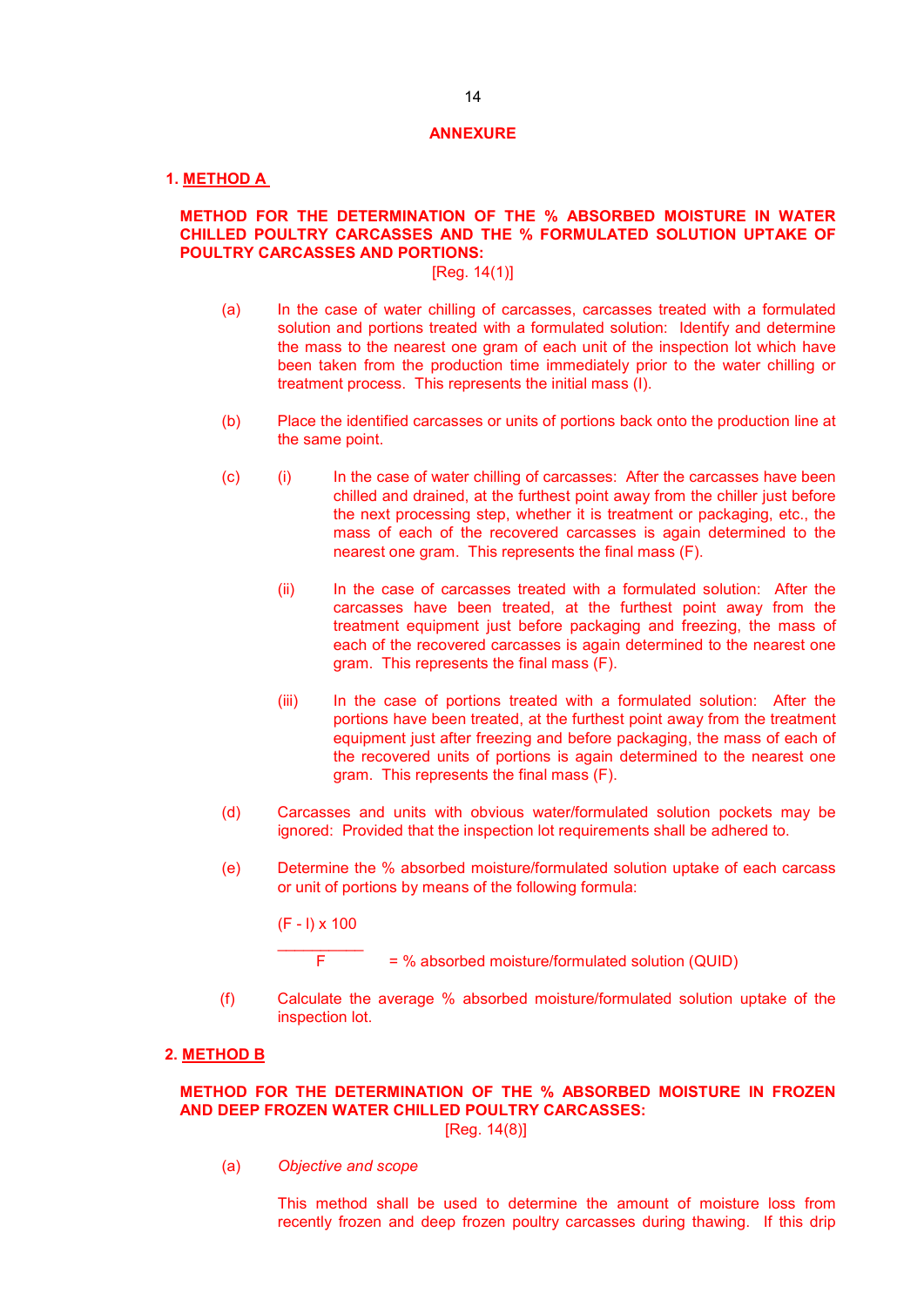loss, expressed as a percentage by weight of the carcass (including all the edible offal contained in the pack), exceeds the limit value laid down in paragraph (g), it is an indication that excess moisture has been absorbed during cooling.

The technique shall not be applicable to poultry which has been treated with a formulated solution or similar substances in order to increase moisture retention.

(b) Definition

Drip loss determined by this method shall be expressed as a percentage of the total mass of the frozen or deep frozen carcass, including edible offal.

(c) Principle

The frozen or deep frozen carcass, including edible offal present, shall be allowed to thaw under controlled conditions which allow the mass loss resulting from water loss to be calculated.

- (d) Apparatus
	- (i) A scale with a weighing capacity of up to 5 kg and with an accuracy of one gram.
	- (ii) Plastic bags large enough to hold a carcass and with a proper means of closing, but shall not be unduly large.
	- (iii) A thermostatically controlled waterbath that --
		- (aa) can contain a volume of water not less than eight times the volume of the poultry carcass to be tested; and
		- (bb) can maintain water at a temperature at 42°C.
	- (iv) Filter paper or other absorbent paper towels.
- (e) Method
	- (i) Seven carcasses shall be removed at random from the quantity of poultry to be tested. The carcasses shall be kept at a temperature not higher than -12°C, until each carcass can be tested as described in subparagraphs (ii) to (xii) below.
	- (ii) The outside of the pack shall be wiped to remove superficial water and ice. The mass of the pack and the contents thereof shall be determined to the nearest gram. This mass shall be expressed as  $M<sub>0</sub>$ .
	- (iii) The carcass, as well as any edible offal sold with it, shall be removed from the outer wrap. The wrap shall be dried and the mass shall be determined to the nearest gram. This mass shall be expressed as  $M_1$ .
	- (iv) The mass of the frozen carcass plus offal shall be calculated by subtracting  $M_1$  from  $M_0$ .
	- (v) The carcass, including the offal, shall be placed in a strong waterproof plastic bag with the abdominal cavity facing towards the closed end of the bag. When the carcass and the offal are placed in the bag, as much air as possible shall be removed from the bag by compression and it must then be fastened properly.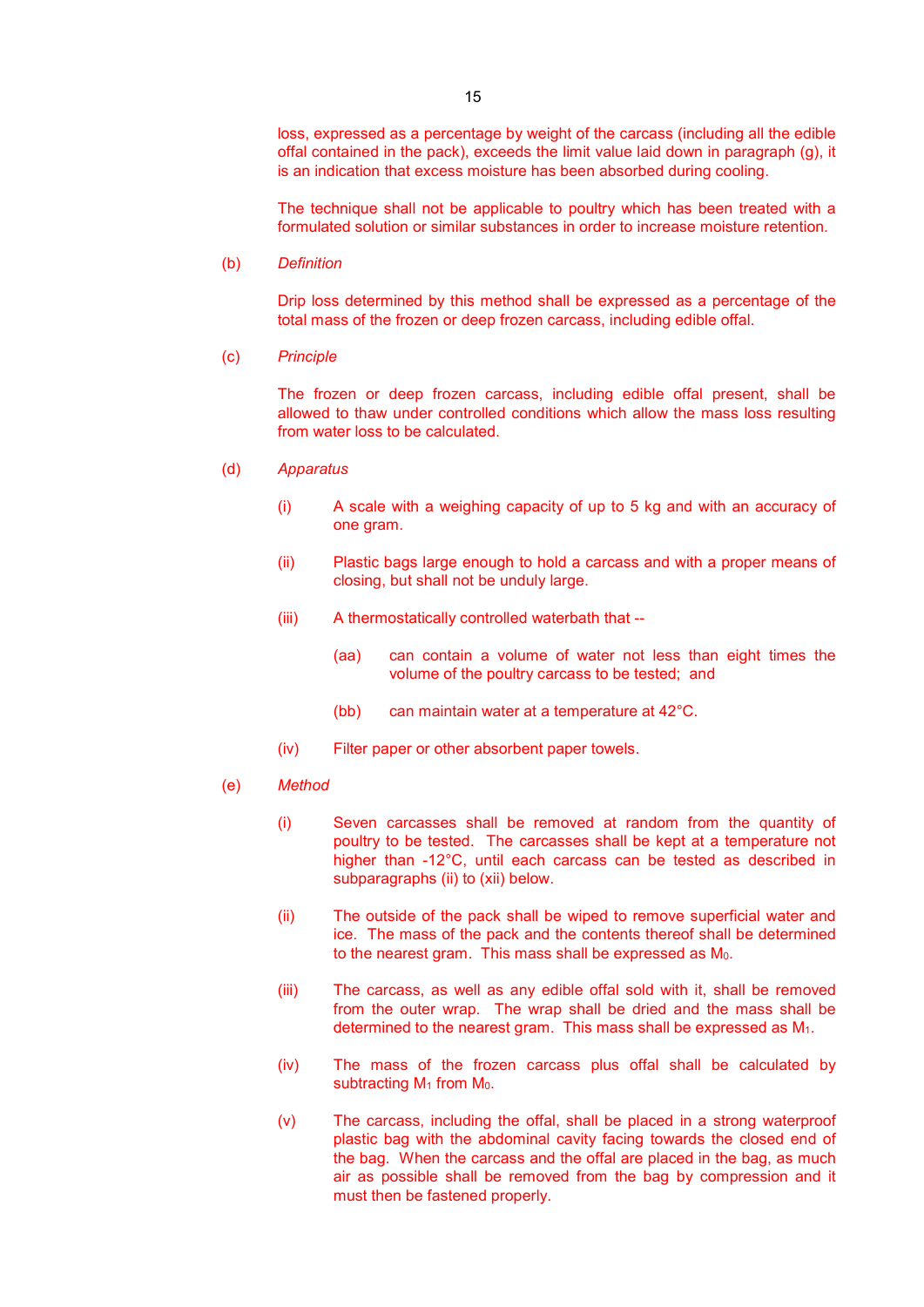- (vi) The bag containing the carcass and edible offal shall be immersed in a bath of water at 42°C up to the closed end of the bag and shall be positioned in such a way that the water in the bath cannot flow into the bag. It may be held in position by means of weights if necessary.
- (vii) The bag shall be left in the bath of water until the thermal centre of the poultry carcass reaches ±4°C. As an indication in the case of poultry at - 12°C, the period of immersion during which the temperature of the water shall be maintained at 42°C, would be as follows:

| <b>Mass of carcass and offal</b> | <b>Time in minutes</b> |
|----------------------------------|------------------------|
| Less than 800 g                  | 65                     |
| $801 - 900$ g                    | 72                     |
| $901 - 1000$ g                   | 78                     |
| $1001 - 1100$ g                  | 85                     |
| $1101 - 1200$ g                  | 91                     |
| 1 201 - 1 300 g                  | 98                     |
| 1 301 - 1 400 g                  | 105                    |

- (viii) The period of immersion referred to in subparagraph (vii) shall be increased by seven minutes for each additional 100 g or part thereof.
- (ix) The bag and the contents thereof shall be removed from the bath of water. The bottom of the bag shall be pierced in order to allow water inside the bag to drain. The bag and the contents thereof shall be allowed to drip for one hour at an ambient temperature of between 18°C and 25°C.
- (x) The thawed carcass shall be removed from the bag and the pack that contains offal (if present) shall be removed from the abdominal cavity. The inside and outside of the carcass shall be dried with filter paper or paper towels. The pack that contains the offal shall be pierced and, once any liquid has drained away, the bag and thawed offal shall be dried as carefully as possible.
- (xi) The total mass of the thawed carcass, offal and pack s hall be determined to the nearest gram and shall be expressed as M2.
- (xii) The mass of the pack which contained the offal shall be determined to the nearest gram and shall be expressed as  $M<sub>3</sub>$ .

#### (f) Calculation of result

The amount of water lost through thawing expressed as a percentage by weight of the frozen or deep frozen carcass (including offal) shall be determined by means of the following formula:

$$
\frac{M_0 - M_1 - M_2}{M_0 - M_1 - M_3} \times 100
$$

## (g) Evaluation of result

If the average moisture loss on thawing for the inspection lot exceeds 7.0% of the average mass of the frozen or deep frozen poultry carcasses, it is an indication that the amount of moisture absorbed during processing exceeds the limit.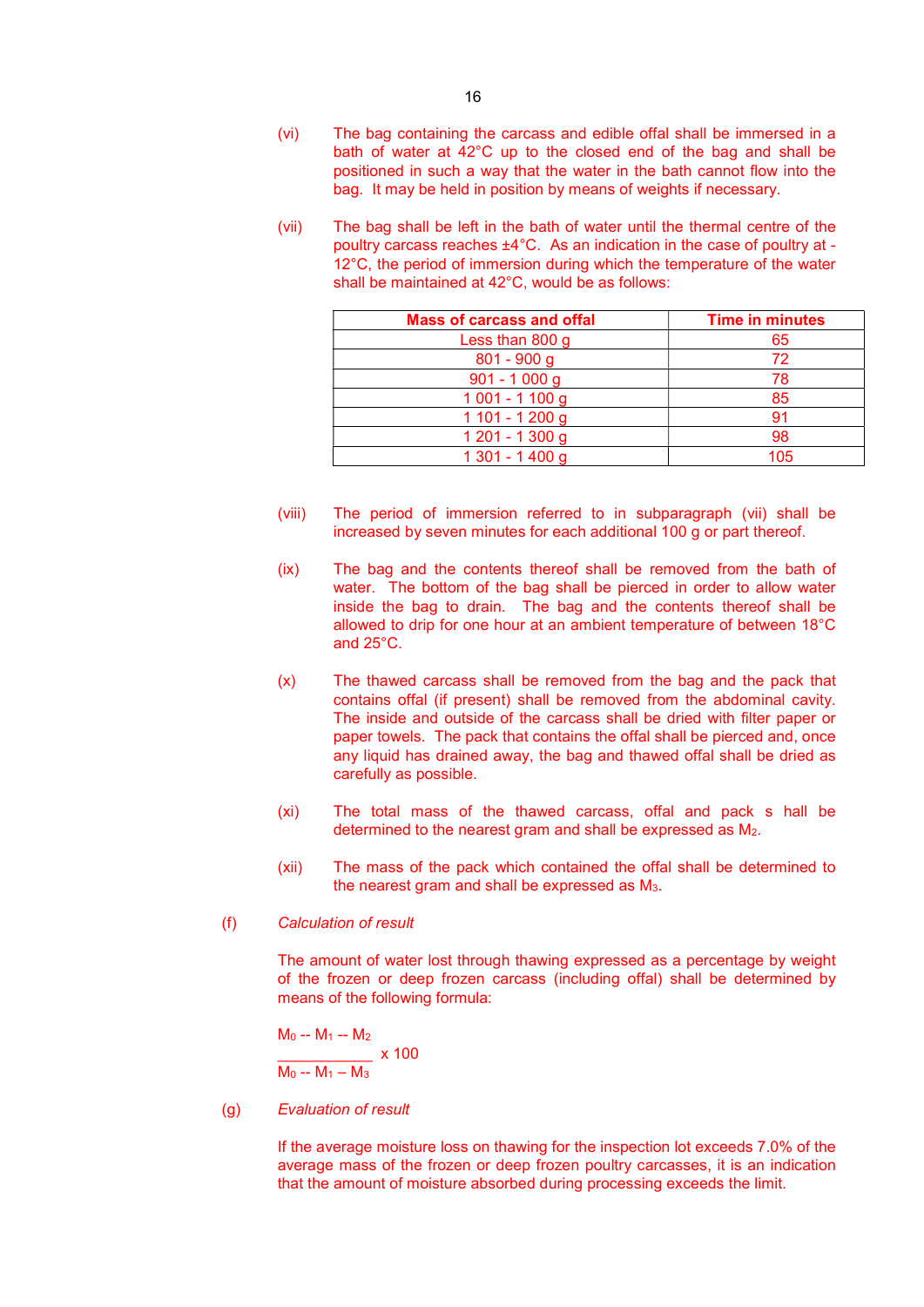## 3. METHOD C

## METHOD FOR THE DETERMINATION OF MOISTURE UPTAKE (ABSORBED MOISTURE AND/OR FORMULATED SOLUTION) IN FROZEN AND DEEP FROZEN POULTRY PORTIONS:

#### [Reg. 14(9)]

#### (a) Objective and scope

This method is used to determine the total added water content of certain poultry cuts (breasts, thighs and drumsticks). The method shall involve determination of the water and protein contents of samples from the homogenised poultry cuts. The water-protein ratio is then calculated as per paragraph (f)(i) and (ii) for the specific portions, to determine whether or not excess water has been taken up during processing (water chilling and other methods of water uptake such as injection, marinating, etc.).

The technique shall be applicable to poultry which has been subjected to processes that may have lead to water uptake during processing such as water used for chilling the carcasses and/or treatment of the carcasses and cuts with any solution that contains water (such as but not limited to injection, tumbling, marinating, etc.).

(b) Definition

Moisture content shall be expressed as a percentage of the total mass of the frozen or deep frozen portions (breasts, thighs or drumsticks).

(c) Principle

Water and protein contents are determined in accordance with the latest AOAC or other internationally accepted methods of analysis, the water-protein ratio is calculated and the value obtained is compared with the values in paragraph (g), indicating 15% moisture uptake for the poultry cuts concerned.

- (d) Apparatus
	- (i) A scale with a weighing capacity of up to 5 kg and with an accuracy of one gram.
	- (ii) Heavy-duty bowl cutter with sufficient power to chop and blend frozen or deep-frozen meat and bones to produce a homogeneous mixture.
	- (iii) Apparatus as specified in the latest AOAC or other internationally accepted method for the determination of water content.
	- (iv) Apparatus as specified in the latest AOAC or other internationally accepted method for the determination of protein content.

## (e) Method and sampling

(i) Breasts, thighs or drumsticks are taken at random from the quantity of poultry cuts to be checked and kept frozen. In the case of frozen or deepfrozen bulk products (cuts not individually packed) the large packs from which samples are to be taken may be kept at 0°C until individual cuts can be removed. The analysis may concern the cuts separately or a composite sample of the cuts, depending on the capacity of the bowl cutter to produce a homogenous mixture.